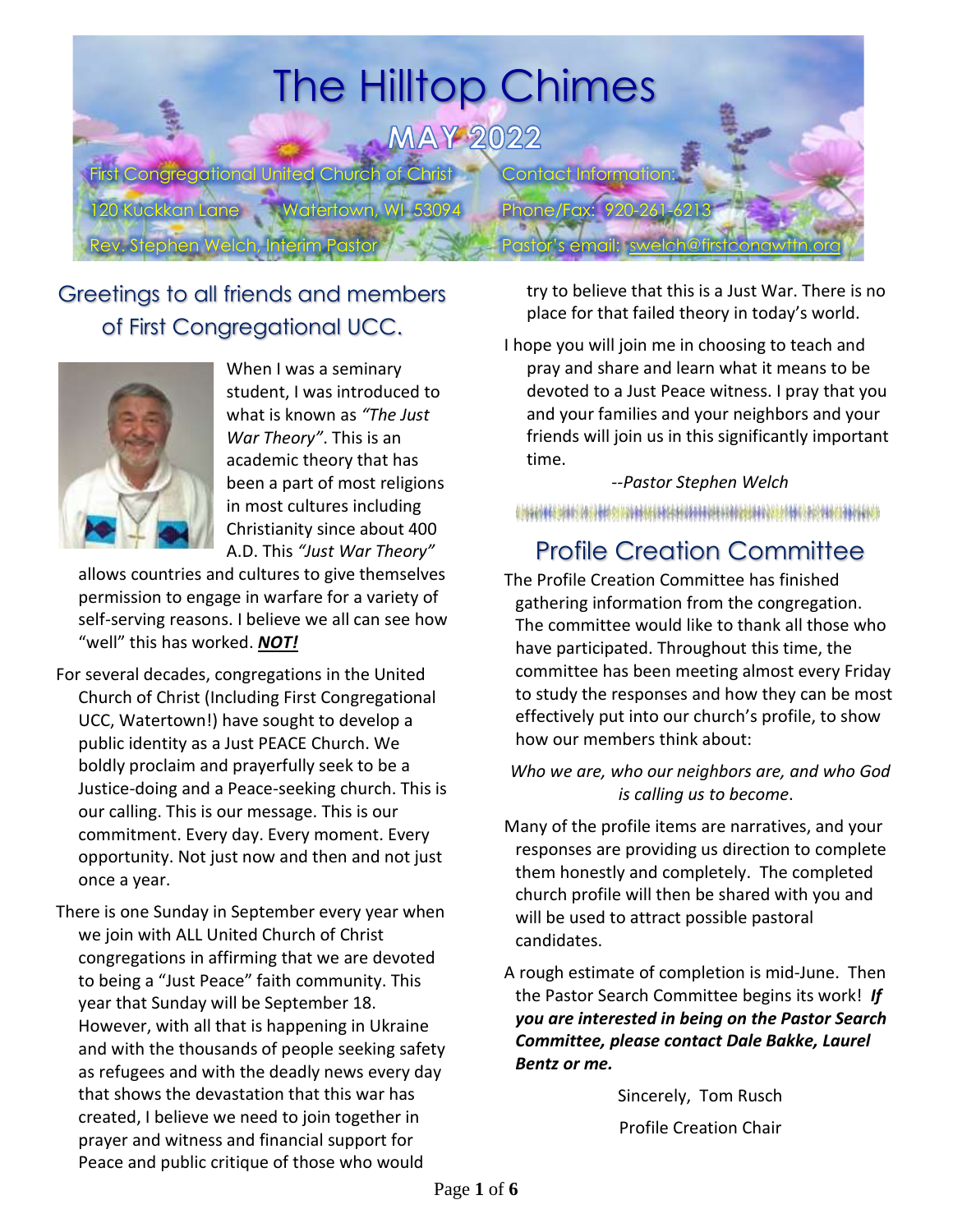

# Serve in Worship - Liturgists

A liturgist reads scripture and other responsive readings during a worship service on a rotating basis.

--You chose when works best for you.

- --Readings are in a prepared script that you receive early the week before.
- --A printed copy will be ready for you Sunday morning.

-- Liturgists arrive by 9:40 for sound check. If you would like to know more about participating in this way please contact Laurel at [lbentz@firstcongwttn.org](mailto:lbentz@firstcongwttn.org)

# Tech Opportunities

- Have you been a videographer for church in the past? Would you be willing to run the camera during the service? The responsibilities are easier than in the past as you merely need to run the camera, no uploading, editing, or converting to DVD time is necessary at this time.
- Since print information such as hymn lyrics, bulletin outline, scripture readings, music information, and responses are added before uploading to Vimeo, I do this at my home and then get the link out to the cable station and church office, and finally create a DVD that is shared with Marquardt before coming back to the church for the archives.

Please contact me if you are interested and your availability. Training on the new camera and expectations is available. Thanks.

> Juanita Edington c.920-988-2416 or h.920-206-6111 [jaemusiclover@gmail.com](mailto:jaemusiclover@gmail.com)

# Reopening Committee Report April 28, 2022 meeting

From Tom Rusch, Chair…….Our committee wishes to emphasize to the congregation about protocols that will now in place:

- We are mask affirming. We respect others who do or do not wear masks.
- Our mask affirming policy allows congregational singing with or without masks.
- Each congregant should decide whether to participate or not.
- We encourage you to think about those around you and their health needs.
- We have removed the crepe paper barriers but encourage social distancing.
- Please use hand sanitizer that is provided.

Please stay home when not feeling well.

#### **For Fellowship and Fellowship Hall**

- We will have weekly fellowship. (But to do so, we will first need more volunteers!)
- We will freshen up Fellowship Hall. We will return round tables, etc. and clean off the bulletin boards, etc.)
- We will have limited food servers and they will wear disposable gloves. We will have single serve food portions *when possible*.
- We will clean up the kitchen and Fellowship Hall after each use.

#### **For Worship and the Sanctuary**

- We will freshen up Sanctuary: return all hymnals, Bibles, and attendance booklets to the pews.
- We will place the visitors' book back in the narthex.
- We will continue to have prayer requests phoned to Laurel by Thursday. (We request that Pastor Stephen give an opportunity for oral prayer requests during the service.)

We will not replace the prayers request cards.

We will continue to serve communion with the prepackaged wafer and juice.

We will remove the crepe paper barriers.

We will keep the offering plates in back.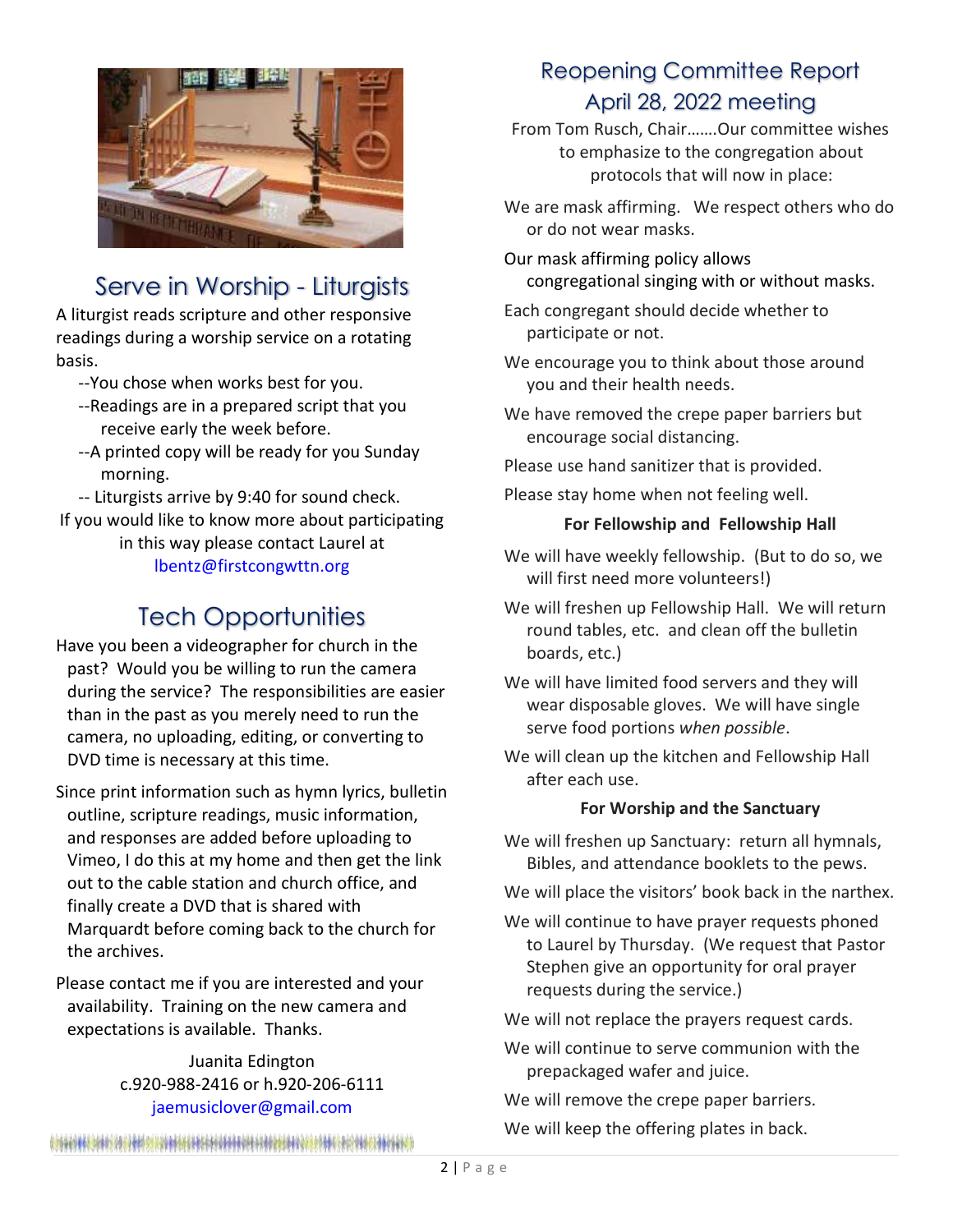

## Study groups continues….

**Bible Study** continues to meet on ZOOM at 9am on Tuesdays. We have wonderful conversations. Please feel free to join us at any time! We will continue with the "Listen Up" series with a 3 part study of the Book of Genesis. Workbook materials are provided.

Join Zoom Meeting [https://us02web.zoom.us/j/232183369?pwd=N0p](https://us02web.zoom.us/j/232183369?pwd=N0pmNDhqd3poTXFtdG1rT0xYazNqdz09) [mNDhqd3poTXFtdG1rT0xYazNqdz09](https://us02web.zoom.us/j/232183369?pwd=N0pmNDhqd3poTXFtdG1rT0xYazNqdz09) Meeting ID 10 824 5679 1631 Passcode: 074171

**Book study group** meets on Friday mornings at 9 a.m. to read the book "The Power of Now" by Eckhart Tolle. If you would like to do this study but cannot attend the Friday discussions, please let me know and I can email you the discussion questions. If you have any suggestions for a new book study, please let me know.

Join Zoom Meeting [https://us02web.zoom.us/j/232183369?pwd=N0p](https://us02web.zoom.us/j/232183369?pwd=N0pmNDhqd3poTXFtdG1rT0xYazNqdz09) [mNDhqd3poTXFtdG1rT0xYazNqdz09.](https://us02web.zoom.us/j/232183369?pwd=N0pmNDhqd3poTXFtdG1rT0xYazNqdz09) Meeting ID 10 824 5679 1631 Passcode: 074171

## DEVOTIONAL BOOKLETS:

We have Upper Room,& These Days devotional booklets for May-June on hand that you can pick the up at church/have mailed to you. (They cover May – June) The next booklets will come out in late June for July-August series.

Call me at church 920-261-6213 or email me at [lbentz@firstcongwttn.org](mailto:lbentz@firstcongwttn.org) Peace and grace, Laurel W Bentz

# From the Coordinator of Children and Youth **Ministries**



# Sunday School

We have been continuing our ZOOM Sunday School at 9am on Sunday. Feel free to join us anytime! Our last Sunday School will be May 22<sup>nd</sup>. We will be taking a break over the summer. Watch for special events to take place over the summer. We will see what happens for next year!

Here is the Link to Join Zoom Meeting [https://us02web.zoom.us/j/183320649?pwd=UnFLMU9](https://us02web.zoom.us/j/183320649?pwd=UnFLMU9TenU2b0t3b2RVUEhyV1J6UT09) [TenU2b0t3b2RVUEhyV1J6UT09](https://us02web.zoom.us/j/183320649?pwd=UnFLMU9TenU2b0t3b2RVUEhyV1J6UT09)

> Meeting ID: 876 2167 7567 Passcode: 632783

## H2O Youth Group

We have been meeting in person the last couple of weeks! It has been wonderful to see everyone in person! Meetings are held on Tuesday evenings 6:00-7:30pm. We will not be meeting in the summer, however, watch for some events over the summer! We are also looking for some service projects, if you have anything that you would like us to help with, please contact me.

> CONTACT: Melissa Mattke [mmattke@firstcongwttn.org](mailto:mmattke@firstcongwttn.org) [josc.mom@hotmail.com](mailto:josc.mom@hotmail.com) 262-719-1383

## **Versiti** BLOOD CENTER OF WISCONSIN

Our next blood drive will be held on **May 26th from 1:00pm-6:00pm.** We will not be serving any food. If you would like to sign up to donate blood, please contact me or use this link to sign up.

[https://donate.wisconsin.versiti.org/donor/schedul](https://donate.wisconsin.versiti.org/donor/schedules/drive_schedule/203518) [es/drive\\_schedule/203518.](https://donate.wisconsin.versiti.org/donor/schedules/drive_schedule/203518)

Masks are required. If you have any questions, or would like to schedule an appointment, please do not hesitate to contact me. Melissa Mattke 262-

719-1383 [josc.mom@hotmail.com/](mailto:josc.mom@hotmail.com/)  [mmattke@firstcongwttn.org](mailto:mmattke@firstcongwttn.org) [josc.mom@hotmail.com](mailto:josc.mom@hotmail.com)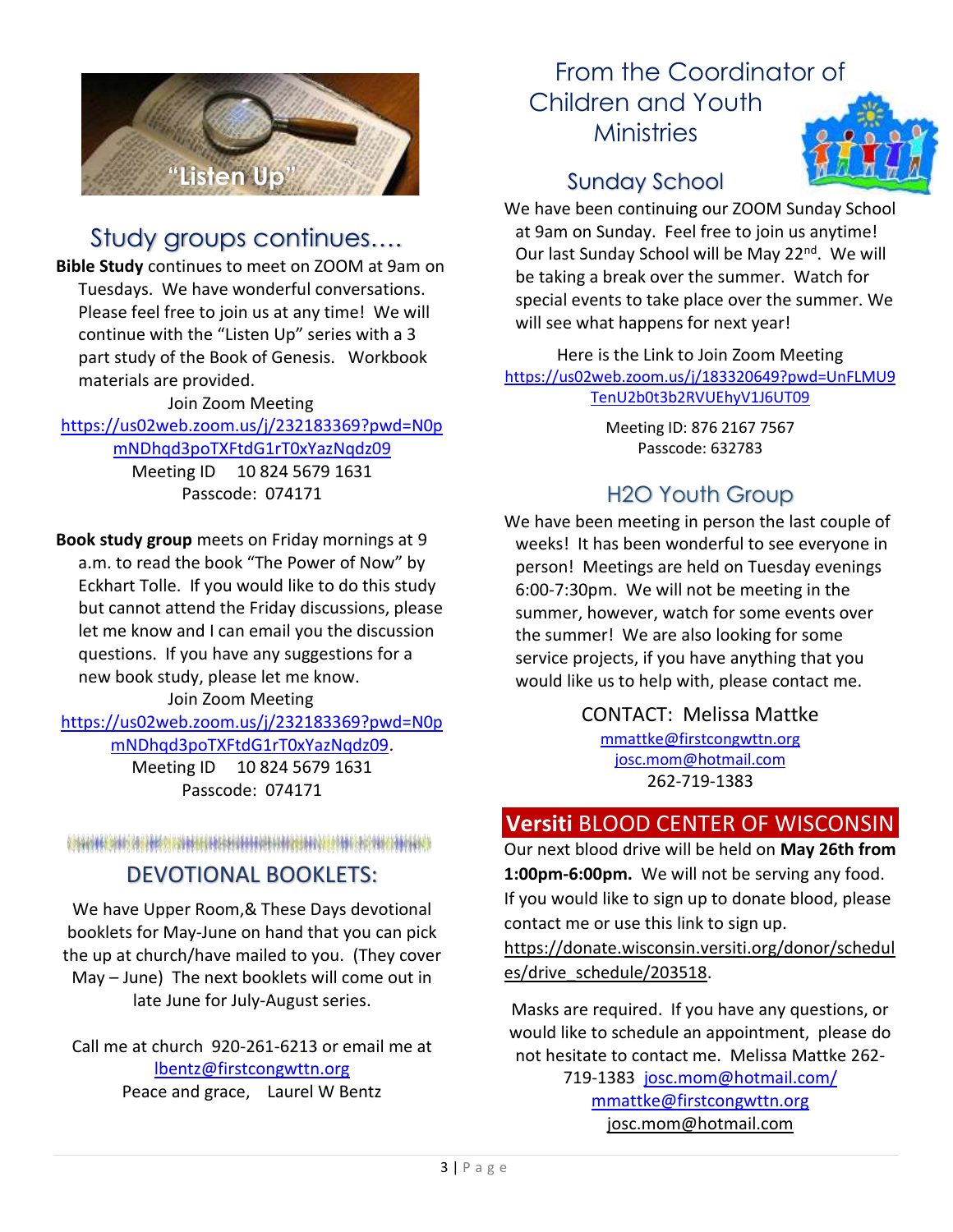

- As we have been sharing in-person worship, we have moved to a mask optional policy, but support those who choose to continue to wear a mask.
- **We are seeking your offering of musical gifts for our worship**. A solo vocalist leads the hymns for the day at a safe distance, unmasked and with a microphone for clarity for the in-person congregation and for the congregation attending on-line. I am looking for singers who would be willing to lead the hymns at any time, but especially for Sundays when I am not able to be in worship. (I will be gone May 1, thank you Jennie Ortega for leading this day. I will also be gone June 26.) Please contact me if interested.
- **Would you be interested in sharing a musical offering?** I am looking for musicians to serve our

church by sharing their musical gifts. Susie has been filling this role almost exclusively since March of 2020, but any musician in the congregation or friend of the congregation is welcome to participate. The musical offering can be vocal or instrumental. Please contact me if you would be interested. Thank you!

Thank you to Bill Edington and Susie Krueger, who provided the musical offerings during the month of April.

Juanita Edington c.920-988-2416/h.206-6111 [jaemusiclover@gmail.com](mailto:jaemusiclover@gmail.com)

### Saturday Morning Fellowship:

Every week on Sat at 10am join in ZOOM Morning Fellowship for some chat time (and enjoy seeing church family and friends.)

Link to Join Zoom Meeting [https://us02web.zoom.us/j/87871939725?pwd=](https://us02web.zoom.us/j/87871939725?pwd=TkUwdTdCRHlNV3lvMDJsOENXOVNoUT09) [TkUwdTdCRHlNV3lvMDJsOENXOVNoUT09](https://us02web.zoom.us/j/87871939725?pwd=TkUwdTdCRHlNV3lvMDJsOENXOVNoUT09) Meeting ID: 878 7193 9725 Passcode: 339374

# Join Us for In Person Worship

*Each service will also be posted on our website, Facebook, Watertown Community Cable and shared through email.* 

### Sunday, May 1st

In person service at 10 a.m. (Holy communion). Coffee Fellowship follows the service.

> Sunday, May 8: Mother's Day In person service at 10 a.m.

Sunday, May15th: In person service at 10 a.m. Coffee Fellowship follows the service.

> Sunday, May 22: In person service at 10 a.m..

Sunday, May 29: In person service at 10 a.

## How to Join "Virtual" Worship

If you were unable to attend in person you can view the recording through:

- **1)** the email link "Welcome to Worship" from [lbentz@firstcongwttn.org](mailto:lbentz@firstcongwttn.org)
- 2) Our church's Facebook page: [https://www.facebook.com/First-Congregational-](https://www.facebook.com/First-Congregational-United-Church-of-Christ-118640148151341/)[United-Church-of-Christ-118640148151341/](https://www.facebook.com/First-Congregational-United-Church-of-Christ-118640148151341/)
- *3)* Our new church website (see 'Media'): <https://firstcongwttn.org/>
- *4)* Watertown Cable channel 985 broadcasts the Sunday service on Thursdays at 10 am and 5 pm and then again on the following Sunday at 6 pm.

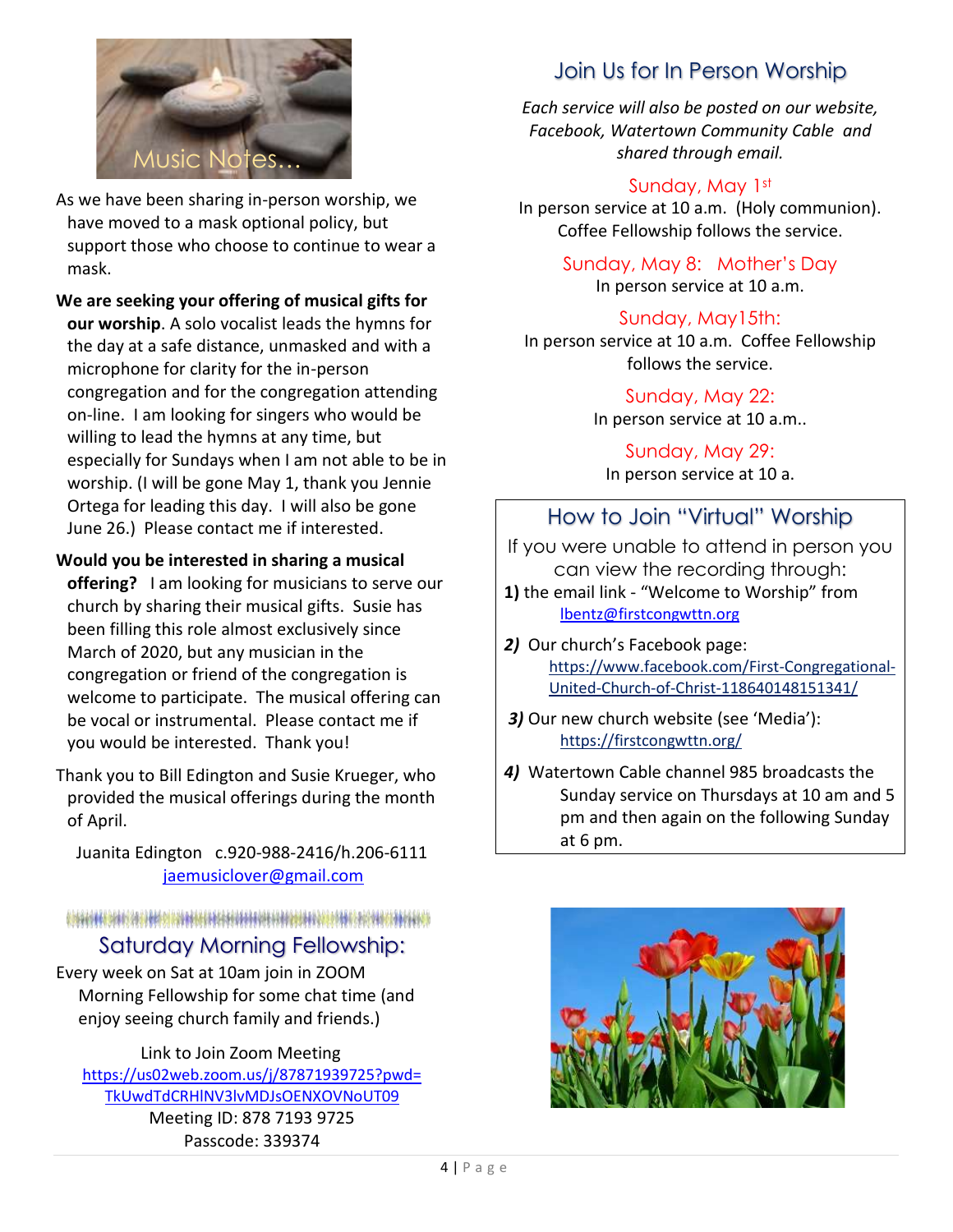# BOOK OF LIFE



| <b>Richard Smith</b>    | 05/05 |
|-------------------------|-------|
| James Ortega            | 05/05 |
| David Maas              | 05/05 |
| Jennifer Bakke          | 05/10 |
| Helen Ulatowski         | 05/10 |
| Vivian Howard           | 05/10 |
| Jean Nicholas           | 05/11 |
| Nicole Schumacher       | 05/12 |
| <b>William Brey</b>     | 05/16 |
| <b>Chuck Weiss</b>      | 05/16 |
| Jonathan Edington       | 05/17 |
| Laurel Bentz            | 05/19 |
| <b>Toni Howard</b>      | 05/21 |
| Sandi Budewitz          | 05/21 |
| Susan Krueger           | 05/23 |
| <b>Jill Kulick</b>      | 05/25 |
| Chara Asher             | 05/27 |
| <b>Maxwell Chowanec</b> | 05/28 |
| <b>Collin Kulick</b>    | 05/28 |
| <b>Madison Holder</b>   | 05/29 |
| Joe Ruddell             | 05/29 |



## UCC Summer Camps Don't miss out!

The Larson Camp Fund provides scholarships to help cover the cost for children and youth attending any of the camp sessions offered so no one gets left out.

No one should miss out on camp for financial reasons so please contact Pastor Stephen about additional scholarship support.

The camp schedules for 2022 at Pilgrim Center and Moon Beach are set. Information can also be obtained on-line at <https://ucci.org/calendar/>

## Adopt a Highway Expedition!

Saturday May 7<sup>th</sup> from 9-11 a.m. ADOPT A HIGHWAY



Meeting location: corner County CW and Schumann Drive behind Watertown Hospital. We will provide blaze orange vests, gloves and plastic bags.

Rainstorm date: Sunday May 8<sup>th</sup> after worship

CONTACT - Lee Buescher 920-285-1217 Fran Milburn 920 - 988- 6719

#### **Financial Updates**

## GENERAL FUND As of March 31, 2022

|                  |                      |                      |                 |               |                 |                 | <b>MONTH</b> |                |
|------------------|----------------------|----------------------|-----------------|---------------|-----------------|-----------------|--------------|----------------|
|                  |                      |                      | <b>BUDGETED</b> | <b>ACTUAL</b> |                 |                 | <b>GAIN</b>  | <b>YEAR</b>    |
|                  | <b>BUDGETED</b>      | <b>ACTUAL</b>        | <b>TOTAL</b>    | <b>TOTAL</b>  | <b>BUDGETED</b> | <b>ACTUAL</b>   | <b>OR</b>    | <b>GAIN OR</b> |
| 2022             | <b>CONTRIBUTIONS</b> | <b>CONTRIBUTIONS</b> | <b>INCOME</b>   | <b>INCOME</b> | <b>EXPENSES</b> | <b>EXPENSES</b> | <b>LOSS</b>  | <b>LOSS</b>    |
| QTR <sub>1</sub> |                      |                      |                 |               |                 |                 |              |                |
| January          | \$18,513             | \$14,830             | \$19,426        | \$16,656      | \$19,343        | \$23,602        | $-56,946$    | $-56,946$      |
| February         | \$18,513             | \$15,152             | \$19,426        | \$15,993      | \$19,343        | \$15,857        | \$136        | $-56,810$      |
| <b>March</b>     | \$18,513             | \$17,858             | \$19,426        | \$18,784      | \$19,343        | \$17,565        | \$1,219      | $-55,591$      |